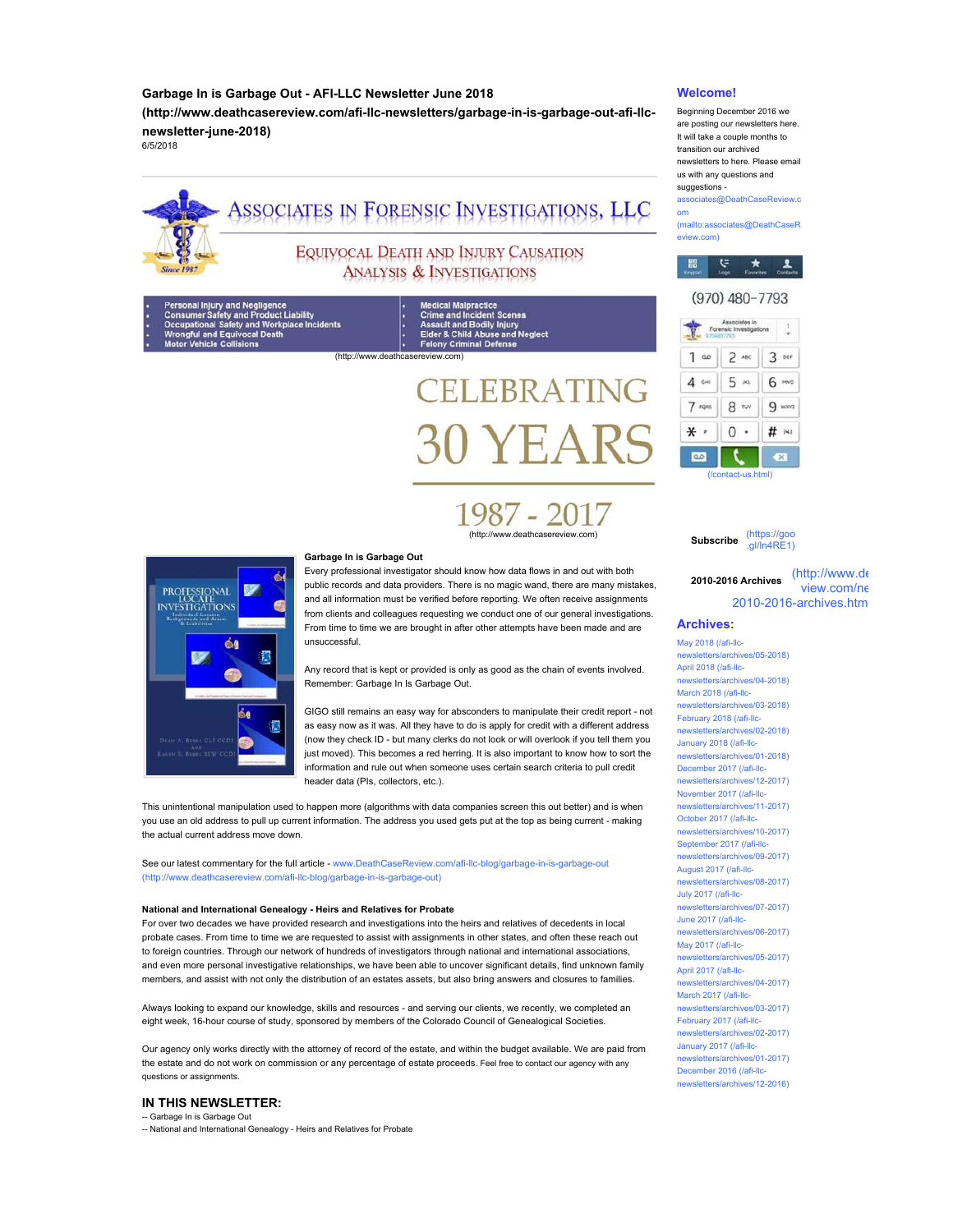#### -- Commentary from the archives of AFI-LLC

- Reviewing and Comprehending Autopsy Reports for Investigators
- Death in Ohio Suicide or Accident?
- A Survivors' Guide to Understanding Death Investigations
- Psychological Autopsies in Equivocal Death Investigations and Suicide Cases
- -- Expert Forensic Consultant Affiliations: Pathology, Toxicology, Nursing, Photography, Cell Phones / Computers, Vehicle GPS, and Debugging / TCSM
- -- Now Available "Death and Serious Bodily Injury Investigation for the Professional Investigator"
- -- Case Studies from our Agency
- Sexual Assault Criminal Defense (Legal Investigation)
- Wrongful Death Time of Death (Expert Consultation)
- -- Time is Money! Efficiency and Multi-Tasking Tips for PIs
- -- Global Investigators Media Group (GIMG.tv) Facts & Forensics
- Cell Phone Call and Tower Mapping Robert Wyman
- -- Tidbits From Our Profession including association conferences and training
- -- Associations and News
- -- News From Our Profession
- CDITC National Criminal Defense Investigation Academy
- World Association of Detectives Annual Conference Announces Speakers
- NCISS Welcomes New Regional Directors
- Jennifer Brown, J.D., CLI is the Managing Investigator for Armistead Investigations
- Kelly Riddle and Family on DIY show
- NCISS 2018 Mid-Term Meeting joins the Investigators Superconference
- -- Legislative News You Can Use... from NCISS
- -- The Quint-Essential Qualities of a Professional Investigator
- -- IN CLOSING...

#### **Together We're Better - Together We Make the Difference!**

*What is your association news that we can share?*



#### **Associates in Forensic Investigations LLC**

Rocky Mountain West Agency owned by Dean A. Beers, CLI CCDI

CFI-FTER and Karen S. Beers, (http://www.deathcasereview.com/contact-us.html)

BSW CCDI CFI-FTER.

We provide Expert Consultations and Legal Investigations of Personal Injury, Negligence & Death in Civil, Criminal and Probate litigation. We are Subject Matter Experts in

Equivocal Death Investigation and Analysis, Medicolegal Investigations of Death and Serious Bodily Injury.

Based in the Rocky Mountain West, we provide expert consultations nationally. Learn details at www.DeathCaseReview.com (http://www.deathcasereview.com/)

# **Commentary from the blog archives of AFI-LLC**

# **www.DeathCaseReview.com/afi-llcblog.html**

#### (http://www.deathcasereview.com/afi-llcblog.html)

Keep up with the current events of our agency and

profession through our blog. Dating back to the fall of 2011, there are dozens of articles, tips and resources for professional investigators

#### **Reviewing and Comprehending Autopsy Reports for Investigators** (from 01/05/2014)

This is an award winning (2nd Place - NALI's 'The Legal Investigator' Publisher's Award) peer reviewed 20+ page white paper detailing the value of understanding the autopsy report and the information accompanying it as a valuable asset to all investigators. This was originally Dean's Certified Legal Investigator examination white paper for the National Association of Legal Investigators (NALI). - continued at www.DeathCaseReview.com/afi-llc-blog/reviewing-and-comprehending-autopsy-reports-for-investigators (http://www.DeathCaseReview.com/afi-llc-blog/reviewing-and-comprehending-autopsy-reports-for-investigators)

#### **Death in Ohio – Suicide or Accident?** (from 01/12/2014)

In Sandusky Ohio on March 02, 2012, 19 year-old Jacob Lamberios was reported dead due to a gunshot wound to the head. The county elected coroner, John Wukie, was called and certified the death based on verbal reports from on scene sheriff deputies. No scene response from the coroner or medicolegal death investigators. It was ruled a suicide. The evidence was later lost and the decedent buried. No autopsy.

- continued at www.DeathCaseReview.com/afi-llc-blog/death-in-ohio-suicide-or-accident (http://www.DeathCaseReview.com/afi-llcblog/death-in-ohio-suicide-or-accident)

#### **A Survivors' Guide to Understanding Death Investigations** (from 01/13/2014)

We often hear from families, attorneys, investigators and funeral homes representing families, looking for where to turn in understanding how the death of a loved one was (or should have been) investigated. They seek closure through answers.

This "Survivors' Guide to Understanding Death Investigations" is a basic introduction, for the lay person, into the concepts of the official



Keep up with news of our agency and profession! (https://www.facebook.com/4N6Asso

#### **Quick Links:**

- $\cdot$  About AFI-LLC (http://www.deathcaserevi ew.com/about-afi.html)
- Death and Injury Causation (http://www.deathcaserevi ew.com/death--injurycausation.html)
- AFI-LLC Blog (http://www.deathcaserevi ew.com/afi-llc-blog.html)
- Affiliated Experts (http://www.deathcaserevi ew.com/affiliatedexperts.html)
- AFI-LLC in the Media (http://www.deathcaserevi ew.com/afi-llc-inmedia.html)
- Contact AFI-LLC (http://www.deathcaserevi ew.com/contact-us.html)
- Investigative Resources (http://amazon.privateinve stigations.org/)
- Investigative Training (http://www.deathcaserevi ew.com/training.html)







#### **Dean - LinkedIn**

(https://www.linkedin.c om/in/forensicinvestig

ators) **Karen - LinkedIn** (https://www.linkedin.c om/in/karen-beers-

#### 8070a836)

**Tools for the Litigation Attorney and Professional Investigator** (click images for details)



- (http://www.deathcasereview.com/afi-llc-blog.html)
	-
- 



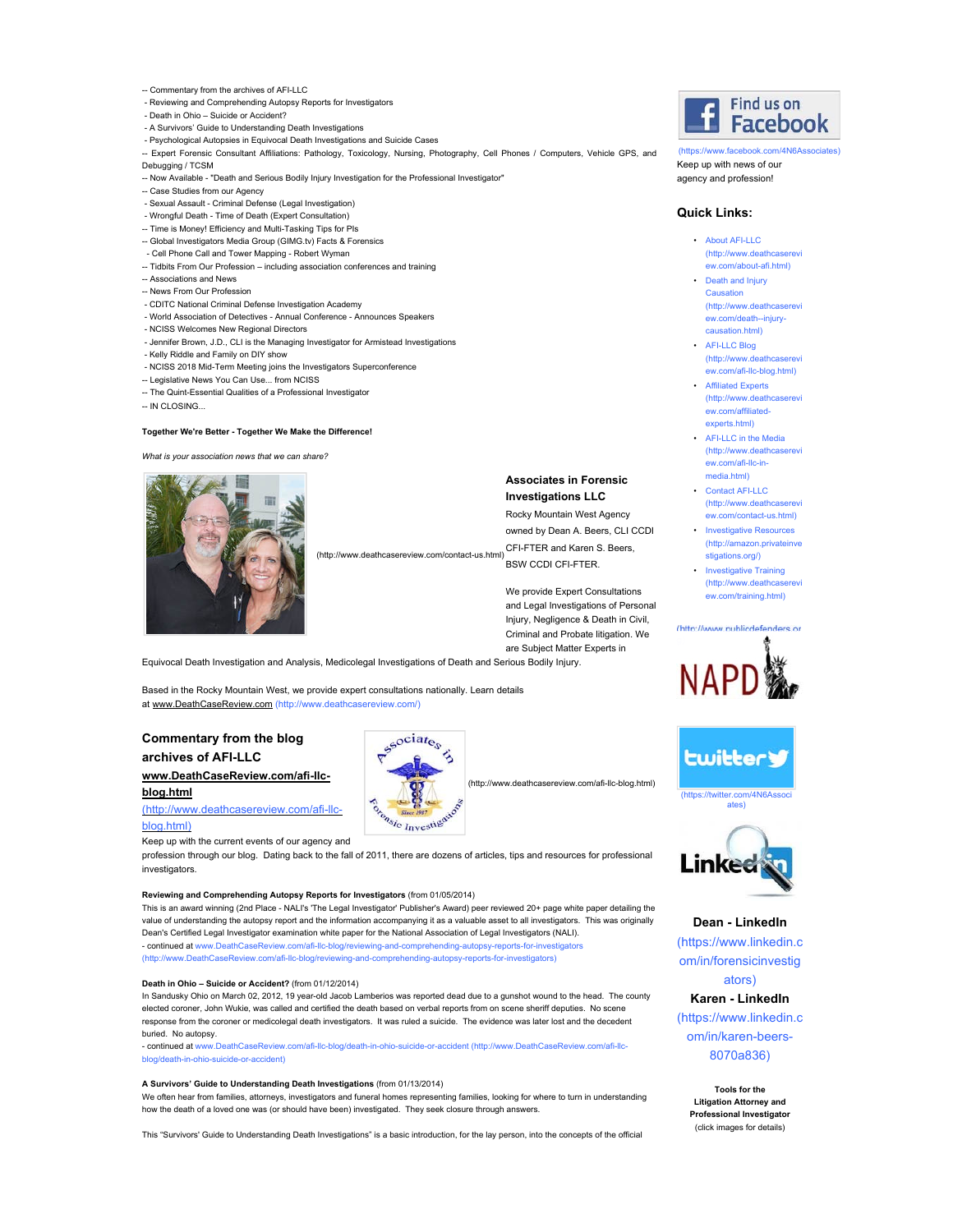investigation of death, such as by a coroner or medical examiner office. It is our hope that understanding these concepts will help the process of healing and closure.

.<br>- <mark>continued at</mark> www.DeathCaseReview.com/afi-llc-blog/a-survivors-guide-to-understanding-death-inv (http://www.DeathCaseReview.com/afi-llc-blog/a-survivors-guide-to-understanding-death-investigations)

#### **Psychological Autopsies in Equivocal Death Investigations and Suicide Cases** (from 01/17/2014)

A psychological autopsy is most often referenced in relation to an equivocal death investigation. In making clear the circumstances of death, it is important to develop this victimology. Part of the purpose is to determine if the elements of suicide exist or not. - continued at www.DeathCaseReview.com/afi-llc-blog/psychological-autopsies-in-equivocal-death-investigations-and-suicide-cases (http://www.DeathCaseReview.com/afi-llc-blog/psychological-autopsies-in-equivocal-death-investigations-and-suicide-cases)



**Expert Forensic Consultant Affiliations** (http://www.deathcasereview.com/affiliated-experts.html) We believe that medicolegal

investigation and

consultation is a team effort. Stephen Cina MD and Harold Schueler PhD are our agency affiliated experts in our respective fields offering our clients comprehensive medicolegal services.

Dr. Cina, based in Colorado, is the former Chief Medical Examiner of Cook County IL. and now provides contract and independent forensic autopsies and consultations.

Dr. Schueler is now a profession at mid-Atlantic university, and is the former Chief Forensic Toxicologist of a large mid-Atlantic metropolitan area.

Contact our office to consult on medicolegal death and injury causation. The CVs of both Dr. Cina and Dr. Schueler are available by Contacting Us

We are proud of our working relationship with Dr. Cina, since 2002 and Dr. Schueler since 2010.

#### **NEW Expert Affiliations!**

We have recently reached out to some of our fellow expert friends and asked them to join our Affiliated Experts Referral Program! Each are available nationally.

- Forensic Nursing
- Forensic Photography
- Digital Forensics Cell Phones
- Digital Forensics Computers
- Digital Forensics GPS / Vehicles
- Forensic Debugging / Technical Surveillance Countermeasures

Contact our office for more details and a direct referral.





(https://fali.site-ym.com/store/ViewProduct.aspx?id=8948697) (https://fali.site-ym.com/store/ViewProduct.aspx?id=8948697)

# **Latest book available...**

*"Death and Serious Bodily Injury Investigation for the Professional Investigator"*

FALI is offering, for a limited time, our latest - and very detailed book (over 200 pages) on Investigating Death & Serious Bodily Injuries for civil or criminal cases, "Death and Serious Bodily Injury Investigation for the Professional Investigator," by Dean & Karen Beers.



(http://www.investigativecourses. com) Learn Basics of Death and SBI us.c.<br>Investiga



galinvestigations.com) Buy the book - Practical Methods for Legal Investigations!



ww.my007spy.com)

Lawmate USA Covert Camers, GPS, and TSCM Equipment lowest retail prices and you may qualify for an additional 10% discount!







CertifiedLocateSpecialist.com (http://www.professionallocateinv estigations.com/) Buy the book - Professional Locates, are book - Frotessional Eccutes,<br>arounds and Assets & Liabilities



(http://groups.yahoo.com/group/t heInvestigators/join) Join theInvestigators on Yahoo Groups!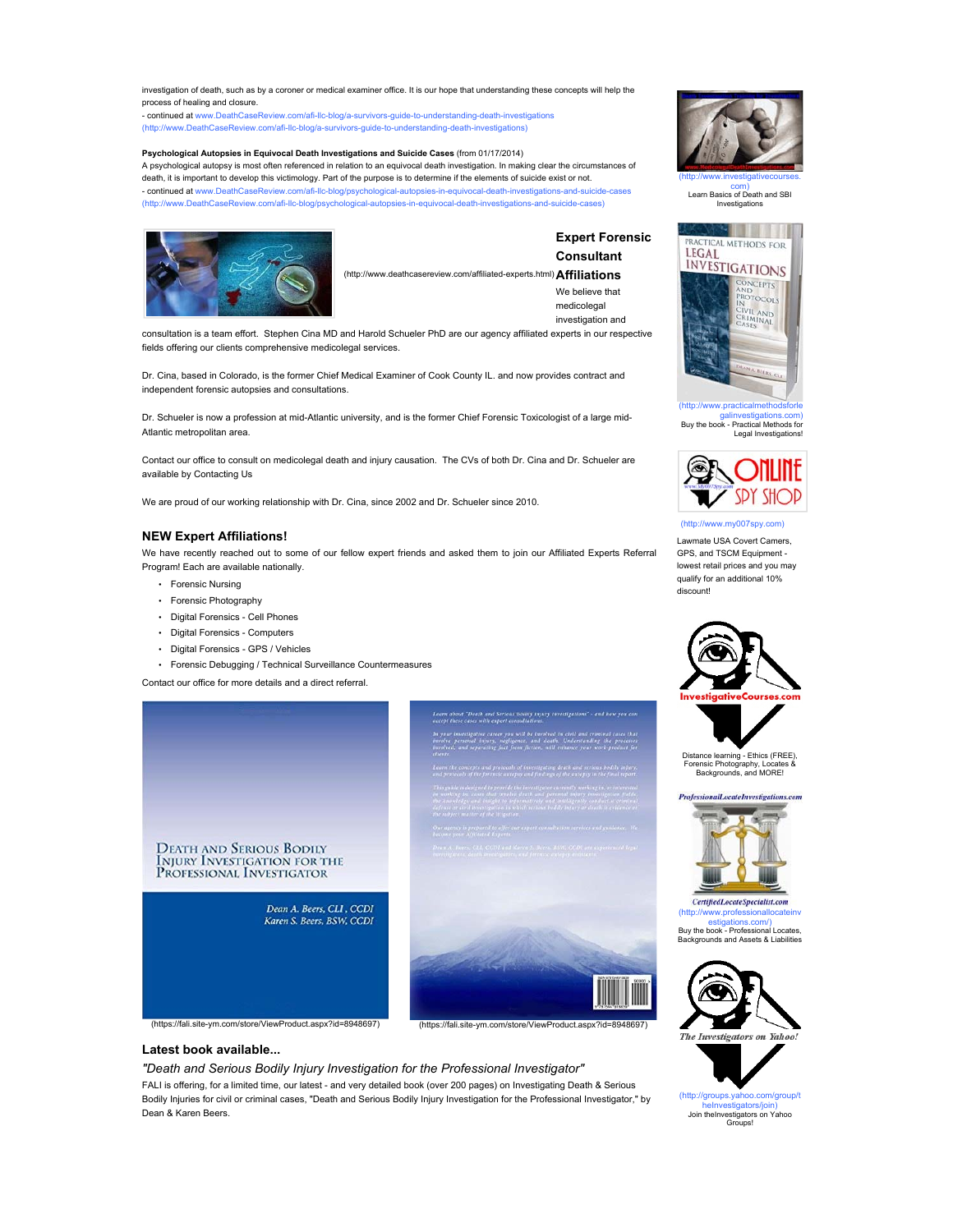These are for a limited time! The guide is under revision and will be released Spring 2018 for \$95 - save 1/3 off the price now at just \$70, including shipping with 50% net proceeds going to FALI!

#### 8948697 (https://fali.site

The manual is over 200 pages and begins with the core of the Beers's distance learning course manual. It includes over 20 additional forensic, death and serious bodily injury based articles.

**Case Studies from** 

**AFI-LLC www.DeathCaseReview**

**.com/samplecases.html (http://www.deathcaser eview.com/sample-**

**cases.html) Sexual Assault - Criminal Defense (Legal Investigation)**



(http://www.deathcasereview.com/sample-cases.html)

Our agency was retained by counsel on behalf of the defendant. In reviewing the available prosecution discovery, it was immediately determined that the official investigation was deficient and not properly conducted; it was incomplete and replete with errors. This included that only the alleged victim and defendant were initially interviewed by responding and arresting officers. The day of the incident (having occurred in the early morning hours), a plain clothes detective attempted to interview the defendant's two sons, who were witnesses. At a later date, two neighbors - one an active duty police officer in another jurisdiction, contacted the investigating detective and provided statements; these were not followed-up. No other investigation, including a neighborhood canvas or background of the alleged victim, were conducted.

#### **Wrongful Death - Time of Death (Expert Consultation)**

Both persons were intoxicated and had been served alcohol underage and while visibly intoxicated. One occupant was ejected from the vehicle and pronounced at the scene, and a second occupant was found by first responders, sitting against the vehicle. This occupant was conscious, but incoherent and transported to a nearby hospital. This occupant's recollection was uncertain, however certain that their own position in the vehicle was as a passenger. This was consistent with information that the other occupant of the vehicle was the owner. There were no witnesses at the scene and none that had observed either person getting in the vehicle. The decedent's time of death was reported as the 911 call, by the surviving occupant. This is not an unusual practice, however, is not wholly accurate and is only a reference tool.



|                                                                                                   | Time   |
|---------------------------------------------------------------------------------------------------|--------|
|                                                                                                   | is     |
| (http://www.deathcasereview.com/afi-llc-blog/time-is-money-multi-tasking-is-time-recovered) money |        |
|                                                                                                   |        |
|                                                                                                   | Learn  |
|                                                                                                   | how we |

efficiently multi-task using these tools. Visit this article on our blog at www.DeathCaseReview.com/afi-llc-blog/time-is-moneymulti-tasking-is-time-recovered (http://www.deathcasereview.com/afi-llc-blog/time-is-money-multi-tasking-is-time-recovered)!

- DropBox http://DropBox.PrivateInvestigations.org (http://dropbox.privateinvestigations.org/)
- Right Inbox for Gmail www.RightInBox.com (http://www.rightinbox.com/)
- Desktop Texting www.MySMS.com (http://www.mysms.com/)
- Ring Central Faxing http://Fax.PrivateInvestigations.org (http://fax.privateinvestigations.org/)
- Ring Central VOIP http://RingCentral.PrivateInvestigations.org (http://ringcentral.privateinvestigations.org/)
- Toll-Free Numbers http://Kall8.PrivateInvestigations.org (http://kall8.privateinvestigations.org/) (PIs contact our office for more uses)
- Split View www.SplitView.com (http://www.splitview.com/)

*Be sure and also look for this article on this topic in The Legal Investigator, official journal of the National Association of Legal Investigators http://www.bluetoad.com/publication/?i=495442 (http://www.bluetoad.com/publication/?i=495442)!*

Our apologies - due to our heavy schedule, we are behind on finishing the latest Facts & Forensics podcast. We will have this ready this month! Please visit www.GIMG.tv (http://www.gimg.tv) for a forensic investigation based article from us!



# **Global Investigators Media Group (GIMG.tv)**

#### **Facts & Forensics**

About every other month Dean host a podcast featuring topical information in the areas of

legal investigations and forensic investigations. He is joined by his wife and business partner, Karen for 'Conversations with Karen' on special topics of interest. Dean closes each episode with a 'Special Guest' who is an expert in a forensic specialty. Tune in this, and every, month!

All shows are posted at http://gimg.tv (http://gimg.tv/) - the latest podcast topics include:

#### **Conversations with Karen**

Updates on trends and current events from our agency and profession!



vestigations.com/) Buy the book - A Survivors' Guide to Understanding Death Investigations



org)<br>Books, Tools and Resources for PIs!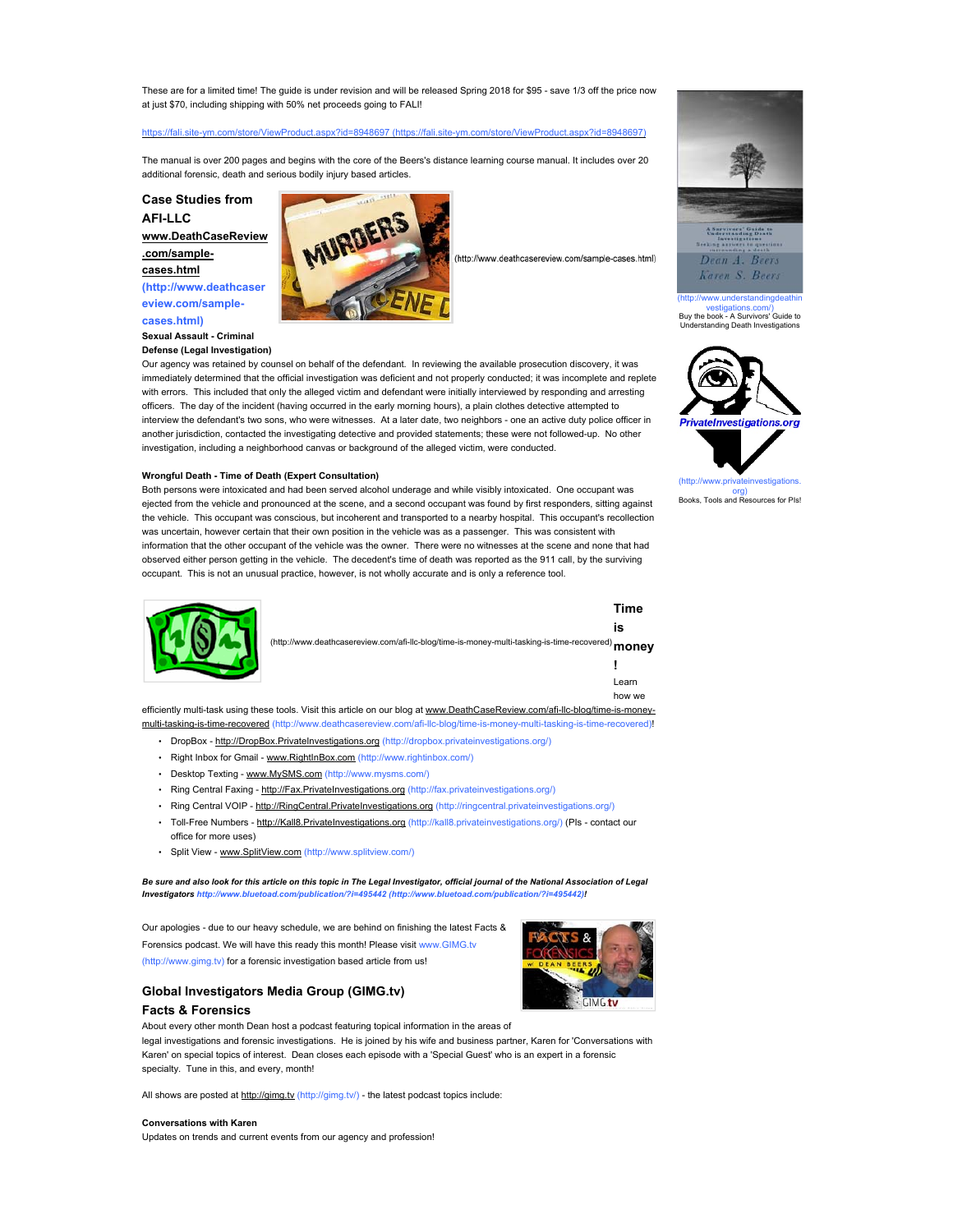#### **Special Guest with Dean**

This month - around the 15th of this month, we will be having our good friend and expert consultant (photography and GPS), *Roberty Wyman, tell us about his most current offering of Cell Phone Call and Tower Mapping!*

\* Obtaining the subscriber's Call Detail Records via subpoena

- \* Contacting the cellular telephone companies ("carriers")
- \* Extracting usable data from the Call Detail Records

\* Mapping the cellular telephone towers which have hosted the calls with Google Earth or a mapping program

\* Advanced mapping of each call's directionality from a tower using a Computer Aided Drafting (CAD), mapping or diagramming program

\* Tabulating the Call Detail Records for additional analysis in Excel, including sorting records to uncover common telephone numbers and subscriber relationships

- \* Preparing exhibits and illustrations of the call and tower analysis
- \* Testimony regarding the accuracy and precision of the mapping effort



#### **Tidbits From Our Profession**

Do you have news of your associations and members to share? Please let us know! The associations conference season is coming to a close. Stay tuned for upcoming

#### **JOIN NALI TODAY!**

Legal Investigators working cases for civil plaintiff or criminal defense - join the

state, national and international association conferences.

National Association of Legal Investigators! (http://nalionline.org/become-a-member (http://nalionline.org/become-a-member) - please contact our office and use us as a reference on the application)

#### **ASSOCIATION CONFERENCES**

# **CDITC National Criminal Defense Investigation Academy Certification Course**

June 11th-15th - Jensen Beach / Hutchison Island, FL Details at www.CDITCtraining.com/cdiacademyprogram.html (http://www.cditctraining.com/cdiacademyprogram.html)

#### **Texas Association of Licensed Investigators**

Aug 22nd-25th - TALI 2018 Annual Conference in Lake Conroe TX. Details at www.tali.org (http://www.tali.org/)

#### **Osmosis**

Oct 07th-09th - Osmosis Annual Conference in Las Vegas NV. Details at www.osmosiscon.com (http://www.osmosiscon.com/)

#### **National Council of Investigation & Security Services**

Nov 08th - NCISS Mid-Term Meeting

Details at www.NCISS.org (http://www.nciss.org/)

#### **2018 Investigators Superconference**

Nov 08th Pre-Conference / Nov 09th-10th Conference / Nov 11th Post-Conference Details at www.2018Investigators.com (http://www.2018investigators.com/)

*Is your association planning a conference we can share? Email us the details - associates@DeathCaseReview.com* (mailto:associates@DeathCaseReview.com)!

#### **Associations and News**

**Professional Private investigations Association of Colorado** (www.PPIAC.org (http://ppiac.org/)) Monthly meetings, including a training speaker, are the first



Wednesday of each month, usually in the Denver metro area. PPIAC continues to hold specialized training sessions for new and veteran investigators, and also specific to the new

licensing program.

PS - be sure and visit the new and updated site for PPIAC!

#### **National Association of Legal Investigators** (www.NALI.com (http://www.nali.com/))

NALI is the premier association for legal investigators for civil plaintiff and criminal defense, and oversees the prestigious Certified Legal Investigator (CLI) program. Experience is required to join and all members are subject to a background check.

Legal Investigators working cases for civil plaintiff or criminal defense - join the National Association of Legal Investigators! (http://nalionline.org/become-a-member (http://nalionline.org/become-a-member) - please contact our office and use us as a reference on the application)

The current issue of NALI's official journal - The Legal Investigator - is now available online at www.nalionline.org/publications.htm (http://www.nalionline.org/publications.htm)

**National Council of Investigation and Security Services** (www.NCISS.org (http://www.nciss.org/)) Each day we find an increasing number of problems confronting the orderly growth of our profession. These problems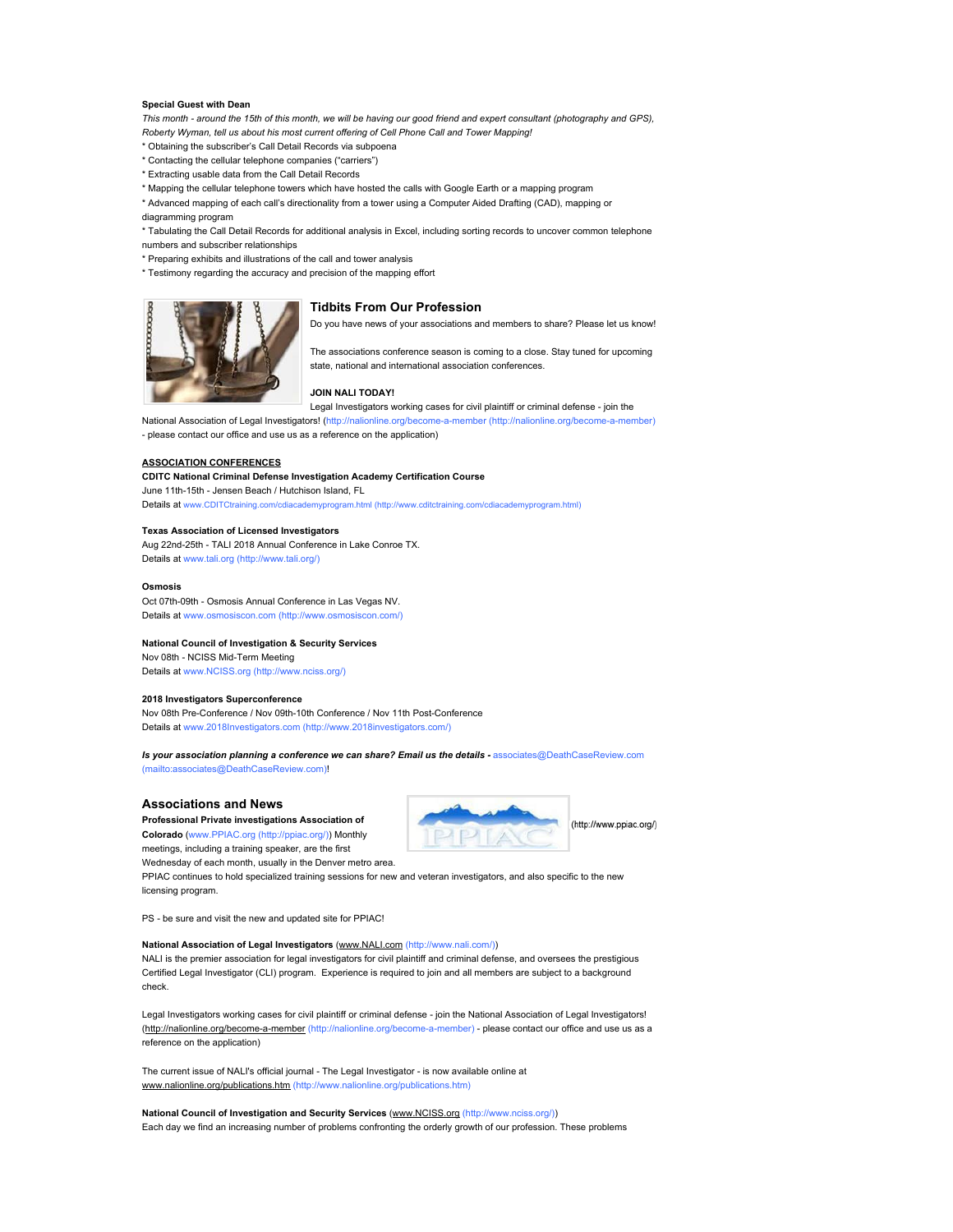include, among others: overly restrictive legislation regarding training and standards, proliferation of legislation requiring local licensing, public misunderstanding and misinformation on the role and contribution of private investigators and security services, and an uninformed media. It is the role of NCISS to meet and solve these problems while seeking to uncover and recommend action on any hidden potential problems which may have an effect on our profession.

The current issue of NCISS's official journal - Your Advocate - is available online at www.nciss.org/your-advocate (http://www.nciss.org/your-advocate) Special news and alerts are at www.

#### **World Association of Detectives** (www.WAD.net (http://www.wad.net/))

W.A.D. is a global alliance of investigators and security professionals with origins dating back to 1921 and formalized in 1925. W.A.D. is the longest established and largest association of its kind in the world.

Karen is the W.A.D. Administrative Manager, and Dean is the Governor of the Americas (North, Central and South America). Together we work to further the mission of W.A.D. and provide resources to clients needing assistance in these regions. The W.A.D. magazine,

The current issue of WAD's official newsletter - Beyond Global - is available online at www.wad.net/n global (http://www.wad.net/newsletters-beyond-global)

**Additional memberships include FALI, TALI and CALI state associations, as well as specialty specific national associations (see right sidebar).**  *If your association has news, please send it to us for inclusion in our newsletter.*



# **News From Our Profession**

**CDITC National Criminal Defense Investigation Academy** (http://www.deathcasereview.com/contact-us.html) Certification Course - June 11th-15th, 2018

> TUITION & FEES: Full Program: \$ 995.00 or \$ 795.00 discounted fee if registered and paid by May 11, 2018.

The 3-day Component Method alone is \$595 without discount and with would be \$479. The 2-day FTER would be \$395 and \$315 with the discount. Text books included with tuition fees. Details at www.CDITCtraining.com/cdiacademyprogram.html (http://www.cditctraining.com/cdiacademyprogram.html)

#### **World Association of Detectives - Annual Conference - Announces Speakers**

Dean is honored to be speaking before his colleagues at the WAD conference in Las Vegas this fall. This is looking to be the biggest WAD conference to date - and you are invited!

Dean will be presenting his "Woodchipper Investigation" - from when was a Deputy Coroner and Karen was also in Medicolegal Death Investigation training to be a Deputy Coroner. In December 2005, as Deputy Coroners / Medicolegal Death Investigators, Dean was paged out to a 'male caught in a woodchipper' and Karen was in training. Together we responded to the scene. This type of fatal event is rare, and made national and international news. As investigators, we must quickly evaluate, plan and execute investigations as they happen - many are more complex than others. In this presentation, Dean takes attendees through the steps of how this fatality was investigated similar to a mass casualty, and why - adapting to investigative needs, identification, notifying next-of-kin, interacting with the media, and sharing the words of Voltaire we both practice today, "To the living we owe respect, but to the living we owe only the truth." He will take attendees through the eight hours on scene, and two hours in the autopsy suite. This presentation, as with all, is respectful to the decedent and family; it is not entertainment.

Also speaking will be friends and colleagues, Michael Julian (National Business Investigations and A.L.I.V.E. Active Shooter Survival Training - CA) and Wes Bearden (Attorney / Investigator - Bearden Investigative Agency - TX).

#### **NCISS Welcomes New Regional Directors**

*Region 4 - AL-AR-MO-LA-MS-NM-OK-TN-TX*

*Jon Tipton (Cinco Peso Security & Investigations - TX)*

My name is Jon B. Tipton and I am proud to be appointed as your new Region 4 Director! First, I would like to thank Mark Gillespie for his belief in my abilities as a Professional Investigator and as a leader within our industry which led to his nomination of me for this position. Thanks Mark! Secondly, I want to thank the Board for their subsequent approval of my appointment. I promise to work tirelessly to promote the values, morals, ethics, and principles of NCISS and to represent the same in all that I do in and for our industry. While in terms of a career as a Professional Investigator I am on the younger end of the spectrum what I make up for with a short steep learning curve, a very strong filter for extraneous bologna, a very direct and deliberate approach to solving challenges, culminating with a strong work ethic. I possess an intense desire to see our profession re-branded from the stereotypical "private dick" or "gumshoe" to that of a Professional Investigator that is sought after and respected by society as a whole because we as Professional Investigators hold ourselves accountable under the highest standards of care, diligence, professionalism, and integrity. Again, thank you all for your belief in me. I am looking forward to serving our Members as an ambassador for our profession.

#### *Region 5 - AZ-CO-IA-KS-MN-ND-NE-SD-UT-WI-WY*

*Tina Thomas (Subrosa PI - AZ)*

I am honored to have been appointed by the Board as the new Region 5 Director for NCISS. It is exciting to serve the Board, Region 5, and all of my fellow investigators as I go forward into this position. For many years I have reaped the benefits of the hard-working members of this association, and now is my chance to give back to the group and our industry. It is important we continue to grow, learn and add to the membership of NCISS. Taking part in my state organization (Arizona Association of Licensed Private Investigators) as well as NCISS has been critical to my continued education and growing my network of trusted colleagues. YOU NEED BOTH HALVES FOR THE BEST LEGISLATIVE PROTECTION! For those of you I have not personally met or worked with in the many years I have been an investigator, I look forward to meeting you at the NCISS Mid-Term in New York on November 8th. Please introduce yourself and let me know how I can help make this organization even better than it is.

#### **Jennifer Brown, J.D., CLI is the Managing Investigator for Armistead Investigations**

She brings over fifteen years of investigative experience in criminal, death penalty, and complex civil cases. Jenn has a broad knowledge of the legal profession and has worked closely with Ellis Armistead over the years. In addition to continuing her investigative work, she will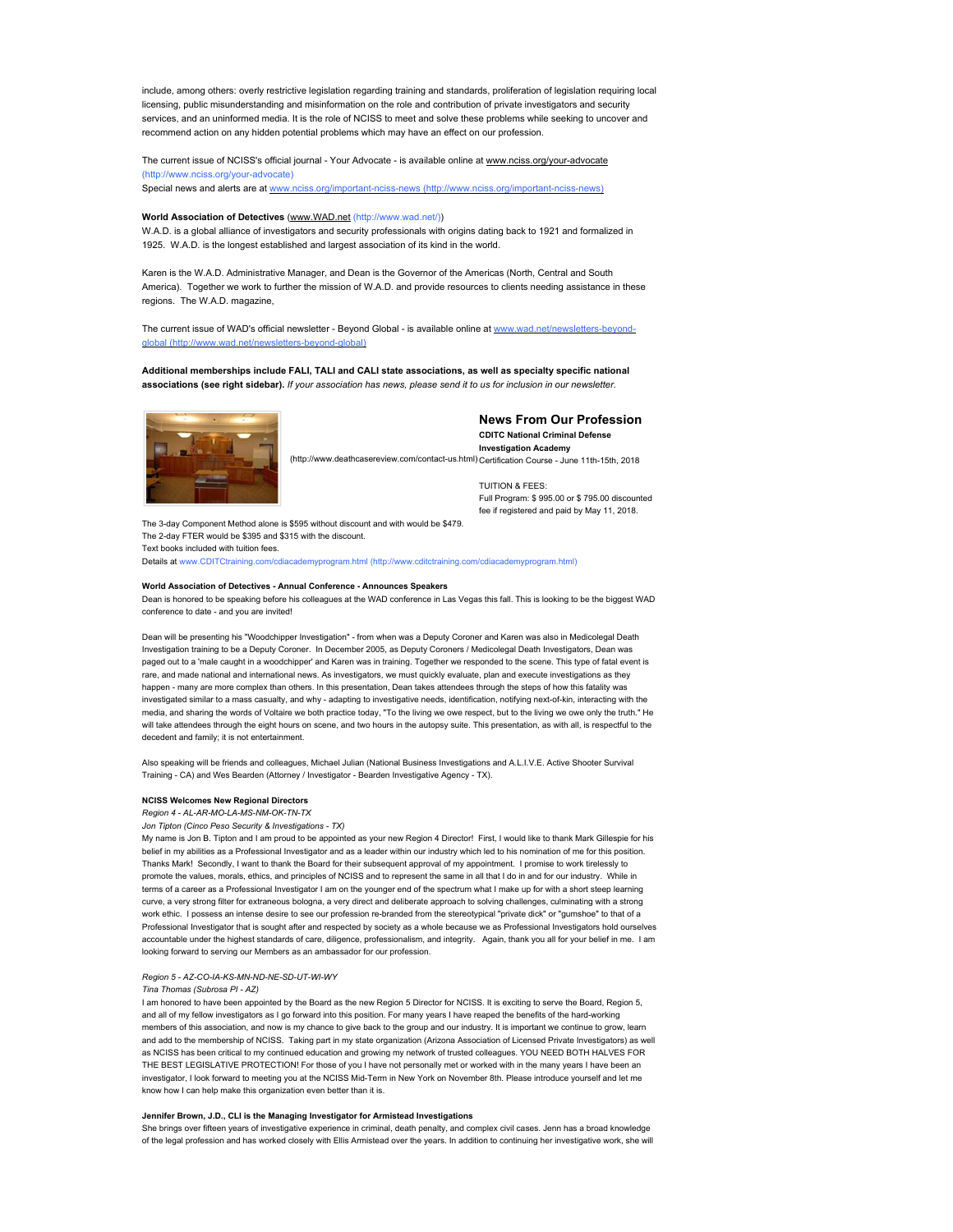also be responsible for mentoring our newer investigators. We are excited to have Jenn as a member of our team. For more information on Jenn and our other investigators visit us at https://armisteadinvestigators.com/ (https://armisteadinvestigators.com/)

#### **Kelly Riddle and Family on DIY show**

Several of our friends and colleagues have had, or also been on, various reality shows for attention-getting cases - from hunting frauds and Nazis, to murderers and child abductors. Kelly is no stranger to these - and he may be the first to also be on a non-PI reality show. His family was just featured on the DIY Network for 'Hill Country Heaven. After years of clearing and construction, Rene and Kelly are finally ready to put in a pool that completes their beautiful, 20-acre San Antonio property. Tony and Paul are confident the couple will love the huge natural waterfall, stacked-stone spa and spacious baja shelf they have designed. Finding a way to tie the stunning new pool in with the existing beloved backyard pond is going to be a challenge, though.

www.diynetwork.com/shows/pool-kings-1/episodes/600/hill-country-heaven (https://www.diynetwork.com/shows/poolkings-1/episodes/600/hill-country-heaven)

#### **NCISS 2018 Mid-Term Meeting joins the Investigators Superconference**

We are excited to announce that the date has been set for the Mid-Term Meeting and it will coincide with the 2018 Investigators Superconference in New York, New York. The Mid-Term Meeting for NCISS will be November 8, and the Investigators Superconference will be held November 8-11. Both events will be at the Hotel Pennsylvania in New York. Each conference has its own registration and agenda of events, but both will be great for members to attend. You can find the specific details about each conference, along with registration and hotel information at www.nciss.org (http://www.nciss.org).

# **Legislative News You Can Use... from NCISS**

Its been very quiet for the investigation and security professions in Congress and regulatory agencies. That's a good thing for now. We must always be prepared. One way we do that is to personally visit our Senators and Representatives every



(http://www.nciss.org/important-nciss-news)

year - and stay in contact with them throughout the year. We also stay in touch with our members.

PS - be sure and catch the latest NCISS Digital Your Advocate at http://nciss.org/your-advocate-february-2018 (http://nciss.org/your-advocate-february-2018)

To stay current, please visit www.nciss.org/important-nciss-news (http://www.nciss.org/important-nciss-news)

#### **The eAdvocate newsletter of NCISS!**

# In this May / June issue:

#### - President's Message - Brad Duffy

- NCISS Mid-Term with 2018 Investigators Super Conference
- Welcome New Regional Directors (Regions 4 and 5)
- Welcome New Members!
- News for Members!
- Legislative Updates from Lobbyit
- NCISS Member Association Events
- NCISS on Social Media
- 
- Are Your 2018 Dues Current? NEW Retired / Inactive Member category
- View the 2018 NCISS Annual Meeting / Hit the Hill Photo Album

Please read The eAdvocate at https://conta.cc/2xndJej (https://conta.cc/2xndJej)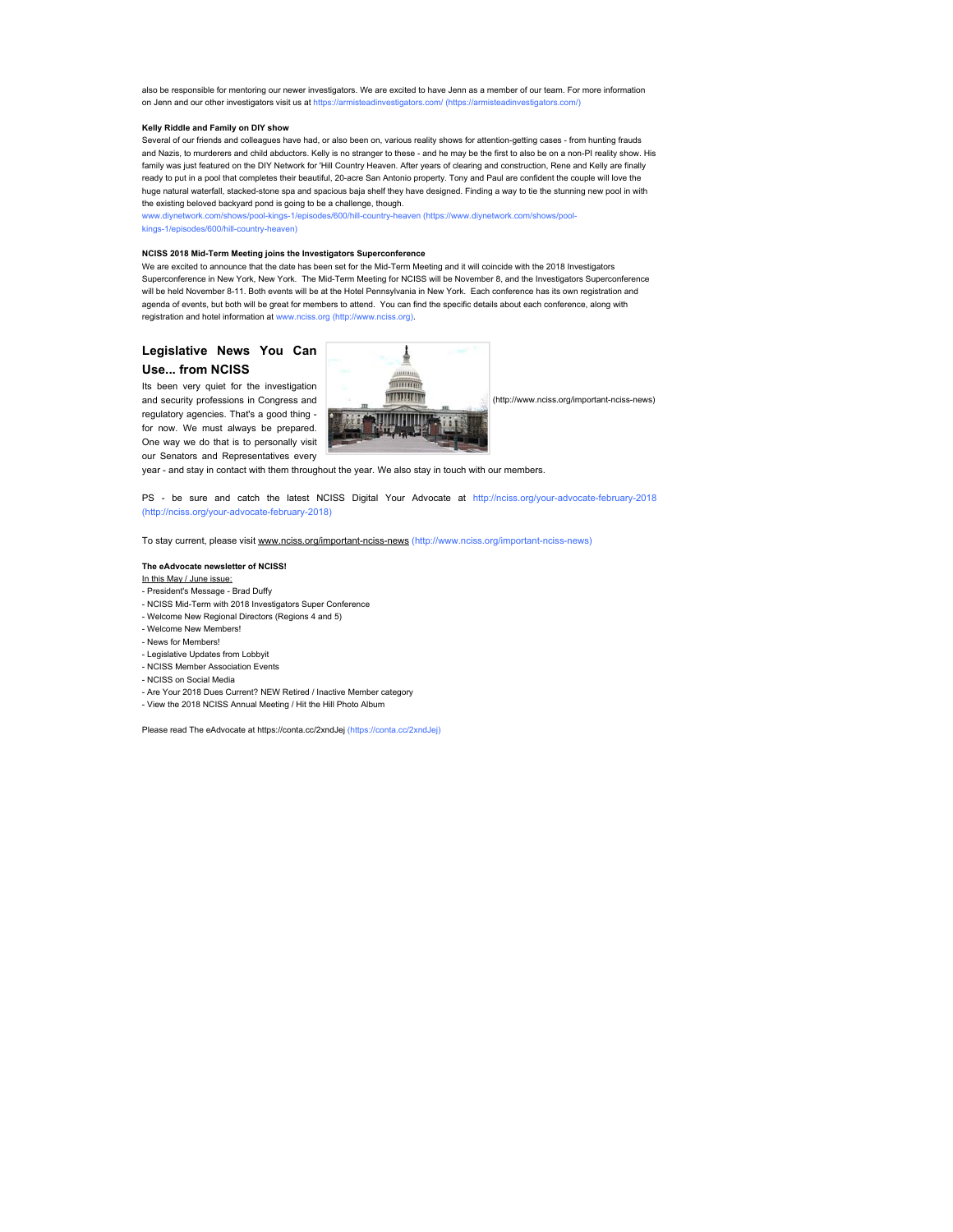#### E) 體 ★

# $(970)$  480-7793



(http://www.deathcasereview.com/contact-us.html)

# **The Quint-Essential Qualities of a**

# **Professional Investigator**

#### **Skills Appropriate for the Assignment**

Law firms and medical offices specialize - Professional Investigators also specialize. Their casework and continuing education should also be in your specialized areas.

#### **Experience and Knowledge**

Professional Investigators strive to maintain and further these. All professions have requirements of continuing education. The CLI and CCDI programs both require extensive compliance with continuing education.

#### **Responsible and Ethical Conduct**

Every component of the investigation has evidentiary considerations. Professional Investigators hold themselves to a higher standard and leaves no question as to the admissibility of their evidence. Information without ethics is not evidence.

#### **Effective Communication**

Professional Investigators maintain communication with the attorney, client, witnesses, and other key persons in the investigation. Moreover, reports are the product of an organized investigation and should reflect the work product you expect.

#### **Keyword - 'Professional'**

Honesty, Integrity & Intelligence. These define Professional Investigators and gives you the confidence that your case is in competent and skilled hands.

(http://www.deathcasereview.com/about-us.html)

# **Associates in Forensic Investigations, LLC**

Specializes in the Expert Consultations and Legal Investigations of Personal Injuries, Negligence and Death in Civil, Criminal and Probate litigation.

We provide investigations and consultations

of any death or serious bodily injury case nationwide with the conveniences of modern technology and assistance of our local professional friends and colleagues.

In addition, we continue to provide Due Diligence Investigations of Individual Locates, Backgrounds and Assets & Liabilities, and Heirs / Relatives for your Civil, Criminal, Probate and Domestic Relations litigation. Additional information at services.html (http://

Call us today, we're glad to help!

Experience the PRIDE of Associates in Forensic Investigations, LLC - *Professional Reliable Investigators Defining*  **Excellence** in every assignment.

With appreciation, Dean A. Beers, CLI CCDI CFI-FTER\* and Karen S. Beers, BSW CCDI CFI-FTER\* Associates in Forensic Investigations, LLC - Associates@DeathCaseReview.com

Colorado (970) 480-7793 - Dean x1 and Karen x2 - Voice / TXT

\* *Certified Criminal Defense Investigators ~ Certified Forensic Interviewers / Forensic Testimonial Evidence Recovery ~ Certified in Medicolegal Death Investigations*



**IN CLOSING... We are honored to provide legal investigations for 30 years!** Visit our updated agency website at **www.ColoradoLicensedInvestigators .com** (http://www.coloradolicensedinvestigators.com) (http://www.coloradolicensedinvestigators.com)

*- Legal Investigations - Civil, Criminal & Probate - Pre-Litigation & Litigation*

- Expert Consultations and Medicolegal Investigations of Death & SBI
- *Individual Locates, Backgrounds, and Assets & Liabilities*

*- Estate Heirs, Relatives and Next-of-Kin*

*We specialize in helping other PIs and attorneys assisting families. Contact our agency any time – we're there when you*